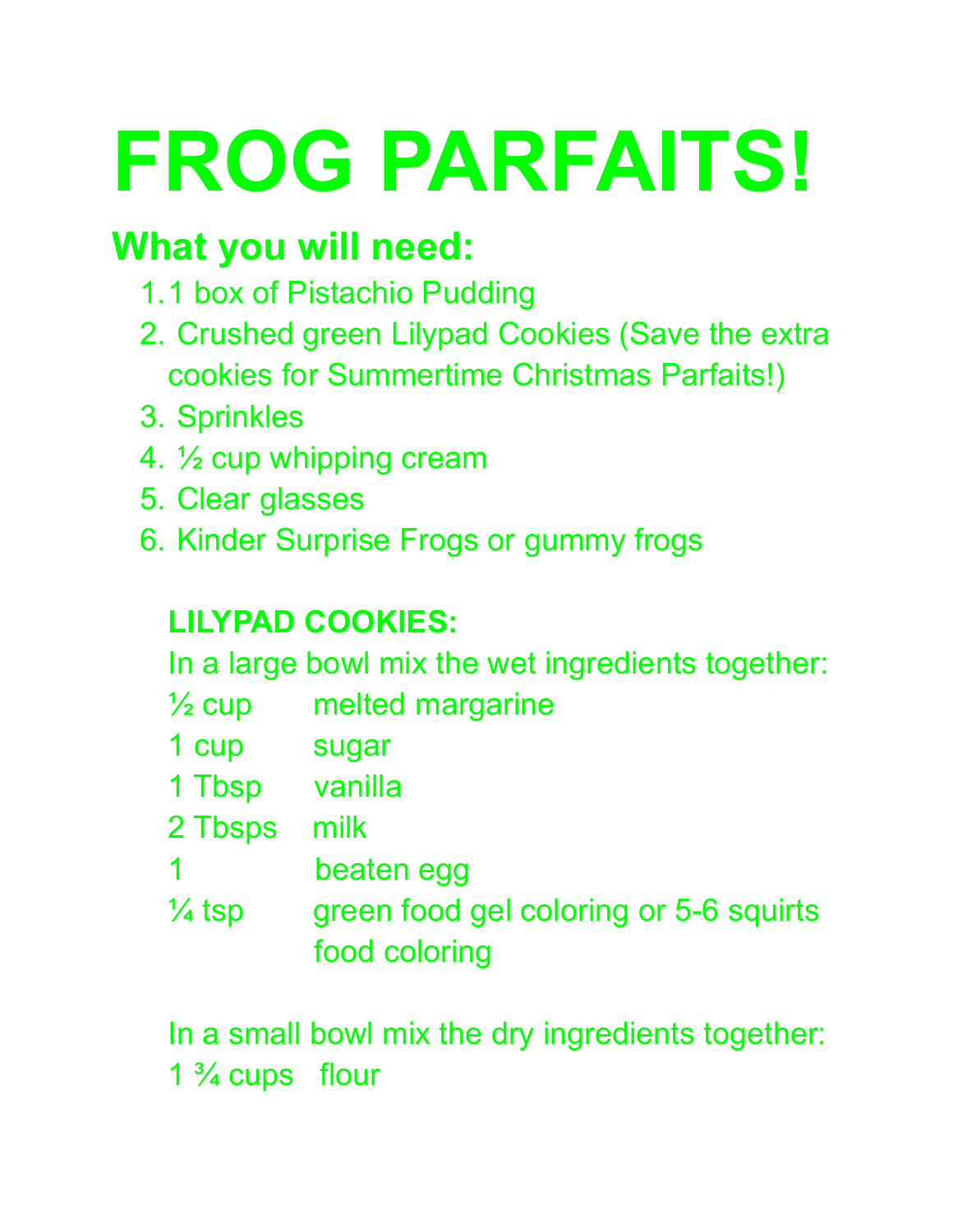2 tsps baking powder  $\frac{1}{2}$  tsp salt

Mix the dry ingredients a bit at a time into the wet ingredients. Stir well after each addition. Form into a ball.

Grease a cookie sheet or use parchment paper. Place cookie ball onto the baking sheet and press until it is one large flat cookie!

Bake in pre-heated oven at 350 for approximately 15 minutes.

Let cool completely, then crumble!

#### **DIRECTIONS:**

- 1.Make the Pistachio pudding according to the directions on the box. Put it in fridge until set
- 2. Whip the whipping cream with an electric mixer until it is stiff. Add sugar to taste and chill in the fridge.
- 3. Layer the parfait!